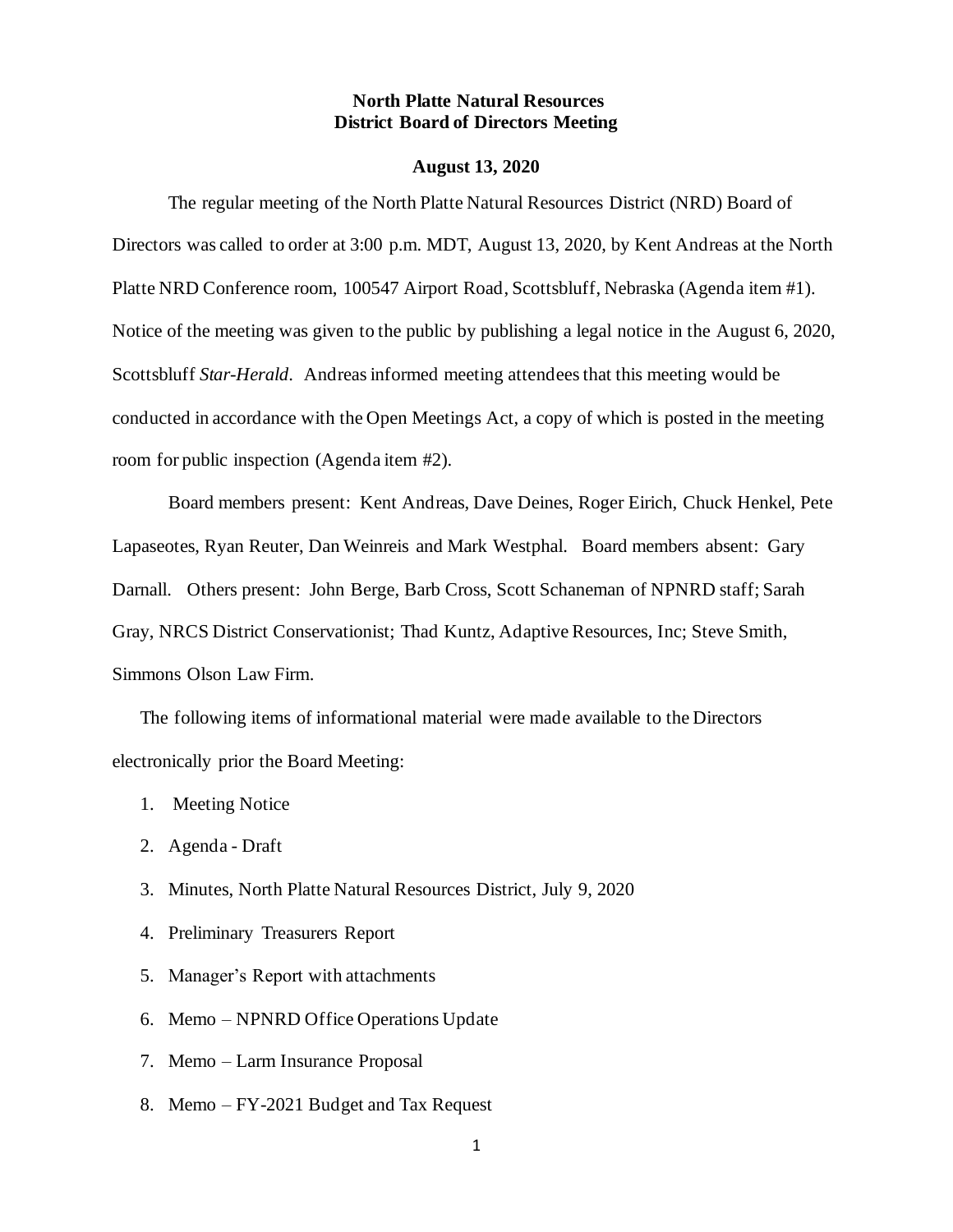- 9. Memo Ash Creek
- 10. Memo Potential Board Policy Changes

The following items were provided to the Directors at the Board Meeting:

- 1. Agenda Final
- 2. Minutes, North Platte Natural Resources District, District Board of Director's Meeting, July 9, 2020.
- 3. Treasurer's Report
- 4. Manager's Report with attachments
- 5. Memo NPNRD Office Operations Update
- 6. Memo Larm Insurance Proposal
- 7. Memo FY-2021 Budget and Tax Request
- 8. Memo Ash Creek
- 9. Memo Potential Board Policy Changes

## **3. Approval of Minutes of Previous Meeting**

The Board reviewed the minutes of the July 9, 2020, regular Board meeting.

*Moved by Reuter, seconded by Lapaseotes, to approve the minutes of the July 9, 2020* 

*regular Board meeting. Motion passed.*

Ayes: Andreas, Deines, Lapaseotes, Reuter, Weinreis

Nay: none

Abstain: Eirich, Henkel, Westphal

Absent: Darnall

## **4. Treasurer's Report and Accounts Payable**

Ryan Reuter reviewed the Treasurer's report with the Board. *Motion made by Weinreis,* 

*seconded by Henkel, to accept the Treasurer's report and pay the bills as listed. Motion passed.*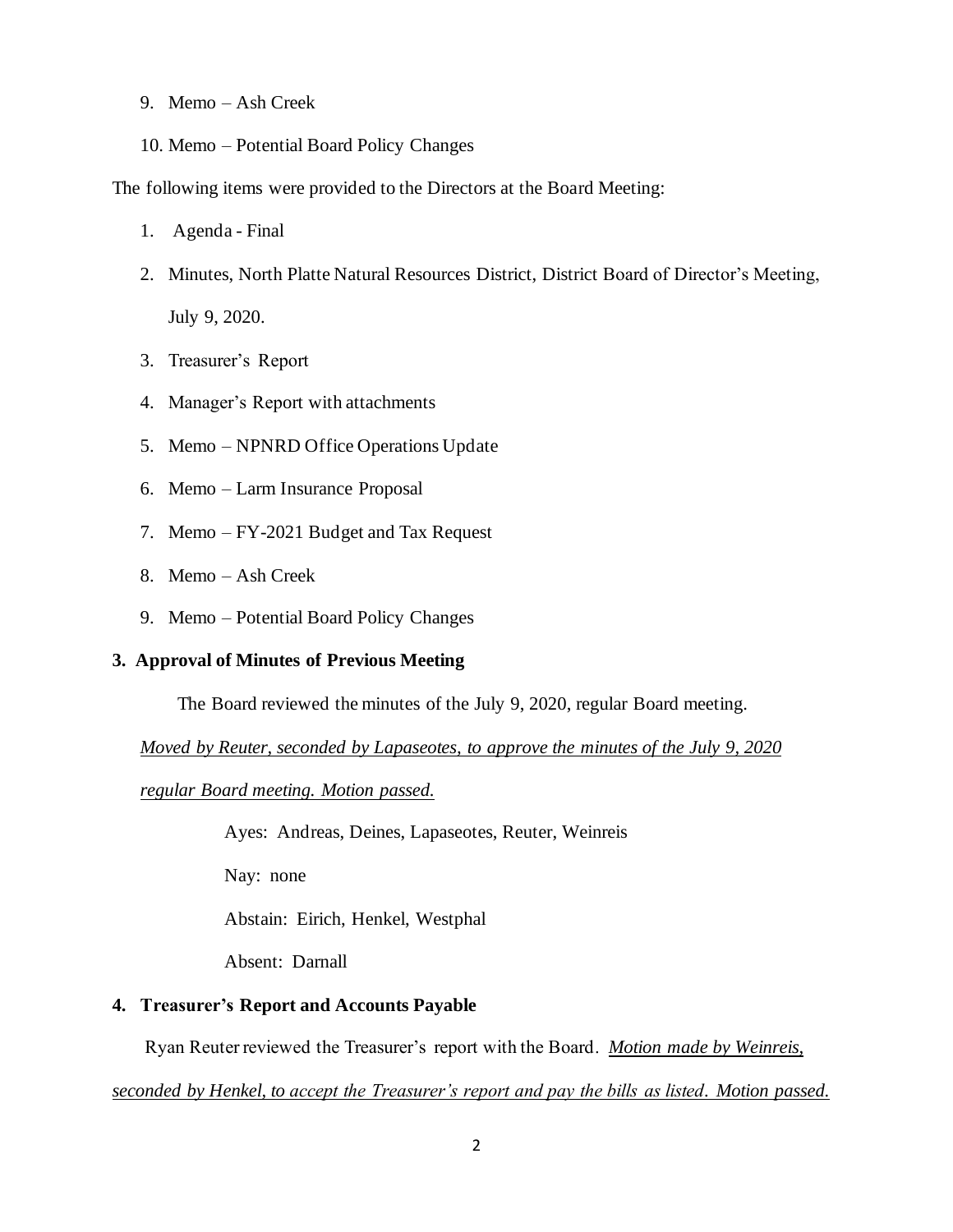Ayes: Andreas, Deines, Eirich, Henkel, Lapaseotes, Reuter, Weinreis, Westphal Nay: none Abstain: none

Absent: Darnall

# **5. Comments from the Public**

None

# **6. Manager's Report**

General Manager John Berge highlighted his report as follows:

NOTE – there are three reports attached to this document for your review and information.

They are tabbed 6a, 6b and 6c:

- VRI Study Report by the University of Nebraska-Lincoln
- Artificial Intelligence Study (remote meter reading) by the University of Nebraska-Lincoln
- Master Planning Survey of the Staff

Administrative:

- Audit Dana Cole Company has commenced our audit in a virtual environment, utilizing our accounting software's web-based platform. I did hear from Doug Millay, our principal auditor, that he would like to schedule some in-office time with our administrative staff to deal with any issues that may come up in their first look at the books. He will also be helping us with our beginning balances prior to the budget hearing in September.
- Budget Process later in this agenda, you will be considering whether to send our budget to hearing in September. I have included a copy of our budget spreadsheets for your review and have sent them out well in advance of this meeting. We anticipate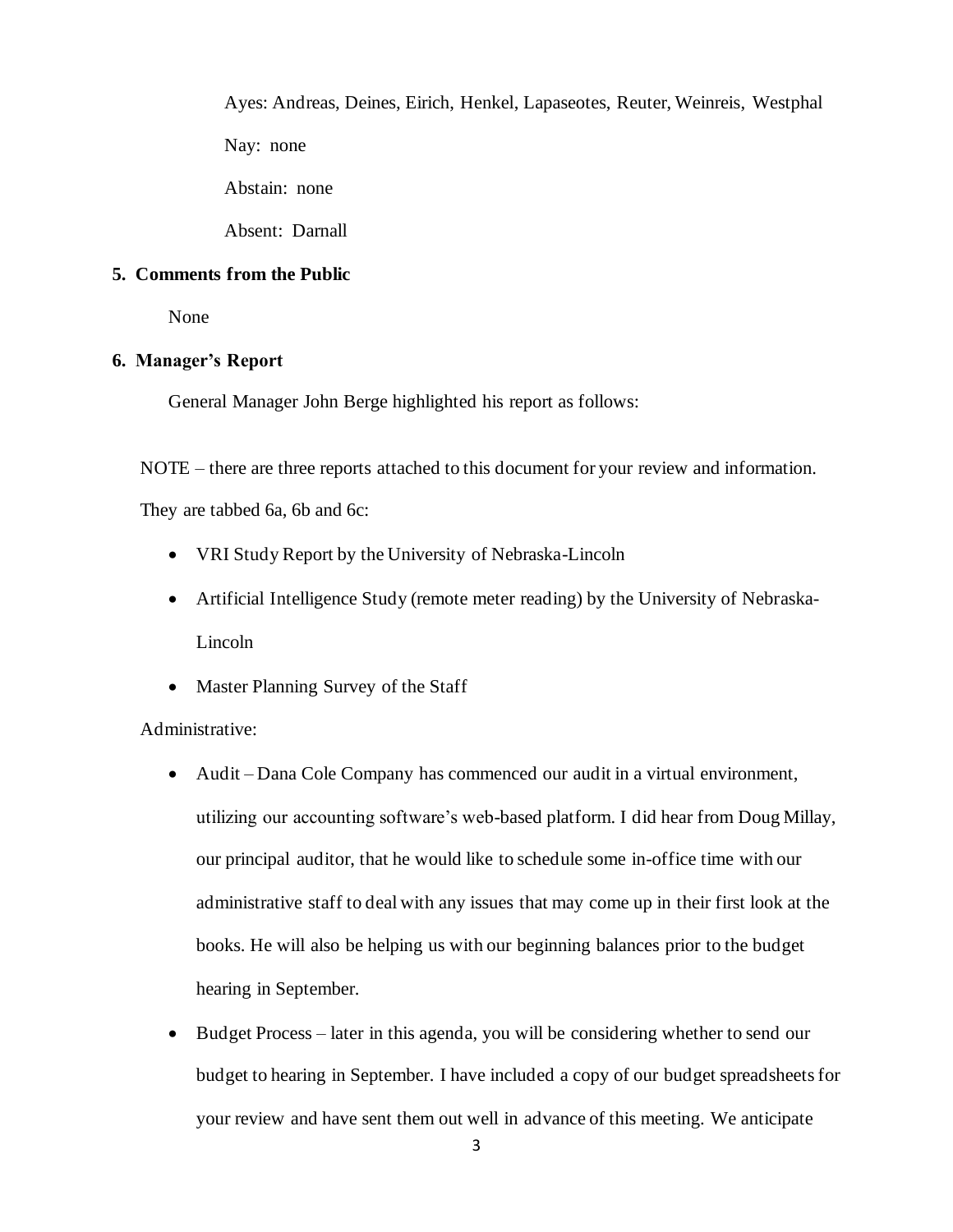receiving our tax valuation statements from all our counties next week and will complete all calculations related to property tax asking and mill levy.

- Payroll Holiday On Friday, August 7, President Trump signed an executive order providing a "payroll tax holiday" for workers making less than \$104,000 per year. We are awaiting guidance for implementation of this tax holiday, which should occur in the coming weeks. There are several questions with the order that would include the potential for payback of these payroll taxes in ensuing years for the employee. The District is still liable for our portion of payroll taxes.
- COVID Operating Plans During the July Board meeting, the Board granted me the authority to modify or not modify our operating plans in response to the ongoing public health emergency. We will continue to operate in the way we are currently operating.

1) Open to public by appointment only.

2) Masks required worn by staff when social distancing is not possible.

3) Masks and hand sanitizer are provided to the Board and public and they are encouraged to use them.

4) Staggered work schedules of staff, ensuring that there are no more than 8-10 people in our office at any one time.

5) We have purchased a no-touch thermometer for use.

6) Staff are required to stay home when ill.

7) Administrative leave has been granted to deal with family responsibility or quarantine responsibility as a result of COVID exposure.

8) We are reviewing our operating procedures and ventilation capabilities to mitigate the effects of COVID and/or cold and flu season this fall and winter.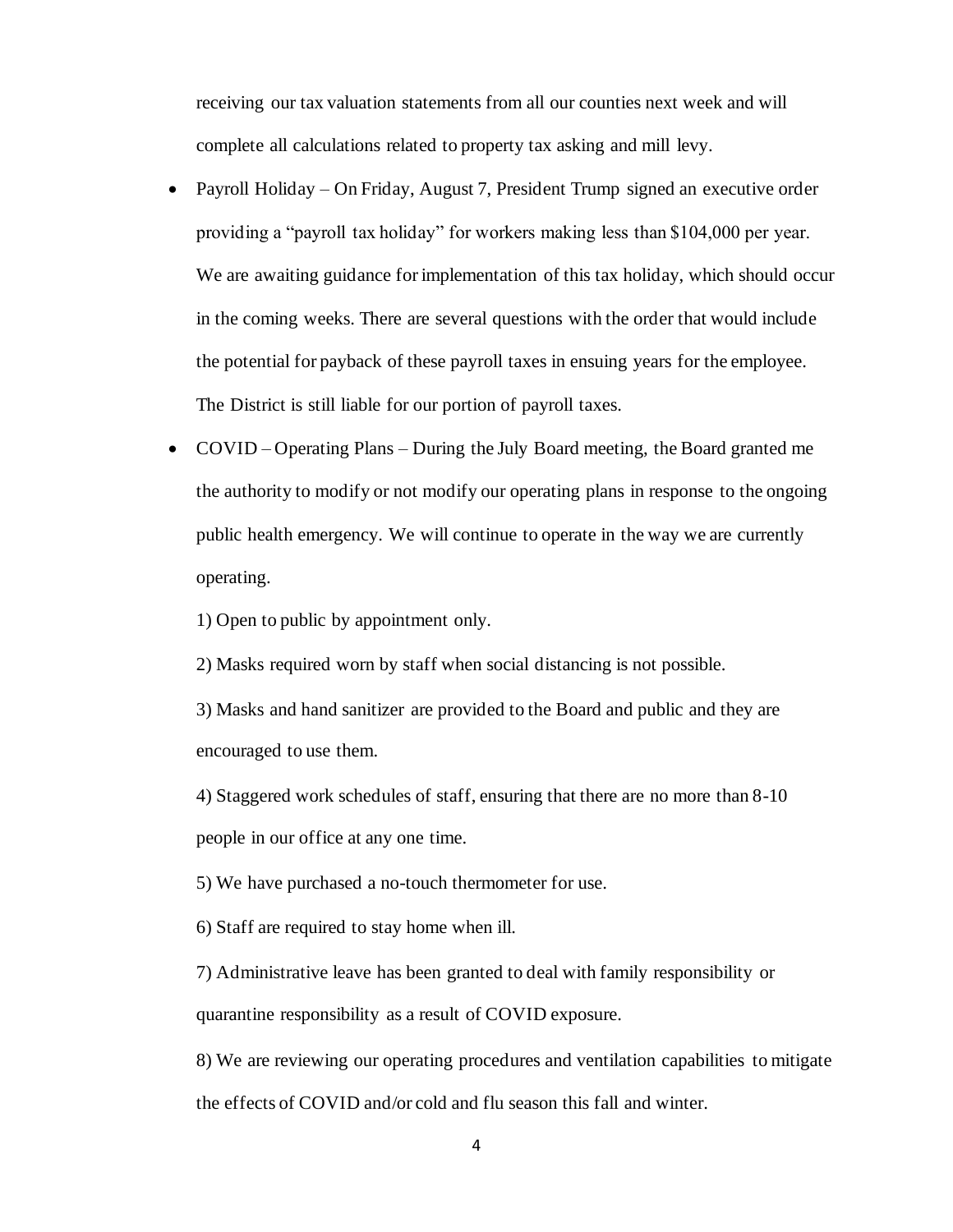• Flu Shots and Blood Draws – we will again be contracting with Regional West Medical Center to provide flu shots and blood screenings to our employees. These activities generally happen in October.

Projects and Programs:

- Hazard Mitigation Planning We are awaiting word on our application for funding from the Federal Emergency Management Agency (FEMA) for our required Hazard Mitigation Planning Process. We anticipate positive word on our funding by the end of October.
- High Hazard Dam Dam B is now a high hazard dam. It is located on the north side of the Wildcat Hills, just off Hwy 71.
- Upper Platte Grand Plan Barb, Steve and I continue to be involved in discussions with South Platte, Central Platte, Twin Platte, and Tri-Basin NRDs in addition to the Central Nebraska Public Power and Irrigation District and Nebraska Public Power District.

## **7. Legislative Update**

The during the last day of the legislature, they passed the "grand plan" on taxes. A lot of the monies will go toward business incentives. The bill creates a 700 million hole in the next biennium. Senator John Stinner was one of the architects of the plan.

## **8. NPNRD Office Operations Update**

The ventilation system in the office is being inspected. They are reviewing the age of the furnace and air conditioning systems. There is a detailed summary in the Managers Report. The office will continue to be closed to the public and open by appointment only. We are up ticking our outreach. This office normally presents information to approximately 5,000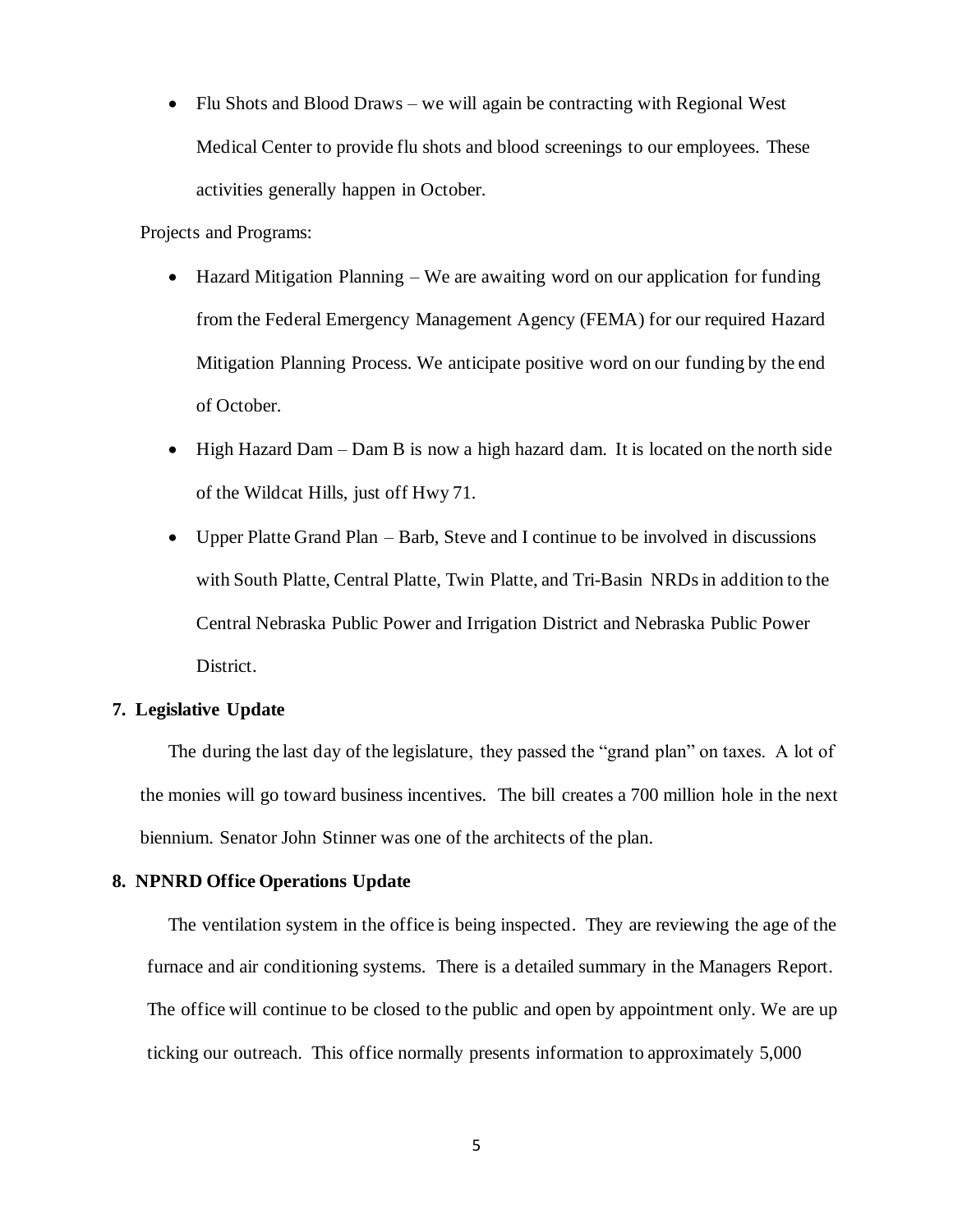students every year. Different options are being considered to continue the education process. Zoom is one of the options being considered.

#### **9. Discussion of the LARM Insurance Renewal Proposal for 2020 – 2021**

LARM (our risk management holder) voted to not continue policies for NRD's. They have been good to work with and the rates have been good. LARM is afraid that they could have claims and lawsuits if we do not get the water we are required to put down the river. This year's bill is \$59,366.00. It is year two of a three-year contract. Our agent is a broker and he will be helping to find a different insurance company.

#### 1**0. Discussion of the FY 2021 Budget**

Top line information – Berge wants a flat budget. There is an increase in salary expense for vacation buyouts. That is the only increase in salary expenses. Benefits went up five percent and that has been accounted for. A summary of the cuts in expenses is listed on a line by line basis in the FY-20201 Budget and Tax Request memo. The increases listed on the same memo are for future expenses. The biggest item is the \$100,000.00 for the OA/FA contingency fund. If it is not used, this would cover NPNRD's share of the "grand plan". Everything is flat with reductions. Our budget has been reduced by two million dollars over the last three years. The budget submitted for your consideration is designed to build back some of the reserves that have been depleted.

#### **a. Consideration of Referral of FY 20201 Budget for Hearing on September 10, 2020.**

Berge is asking the Board to refer the budget for hearing on September 10, 2020. *Moved by Reuter, seconded by Eirich to refer the FY 2021 Budget to hearing on September 10, 2020. Motion passed.*

Ayes: Andreas, Deines, Eirich, Henkel, Lapaseotes, Reuter, Weinreis, Westphal Nay: none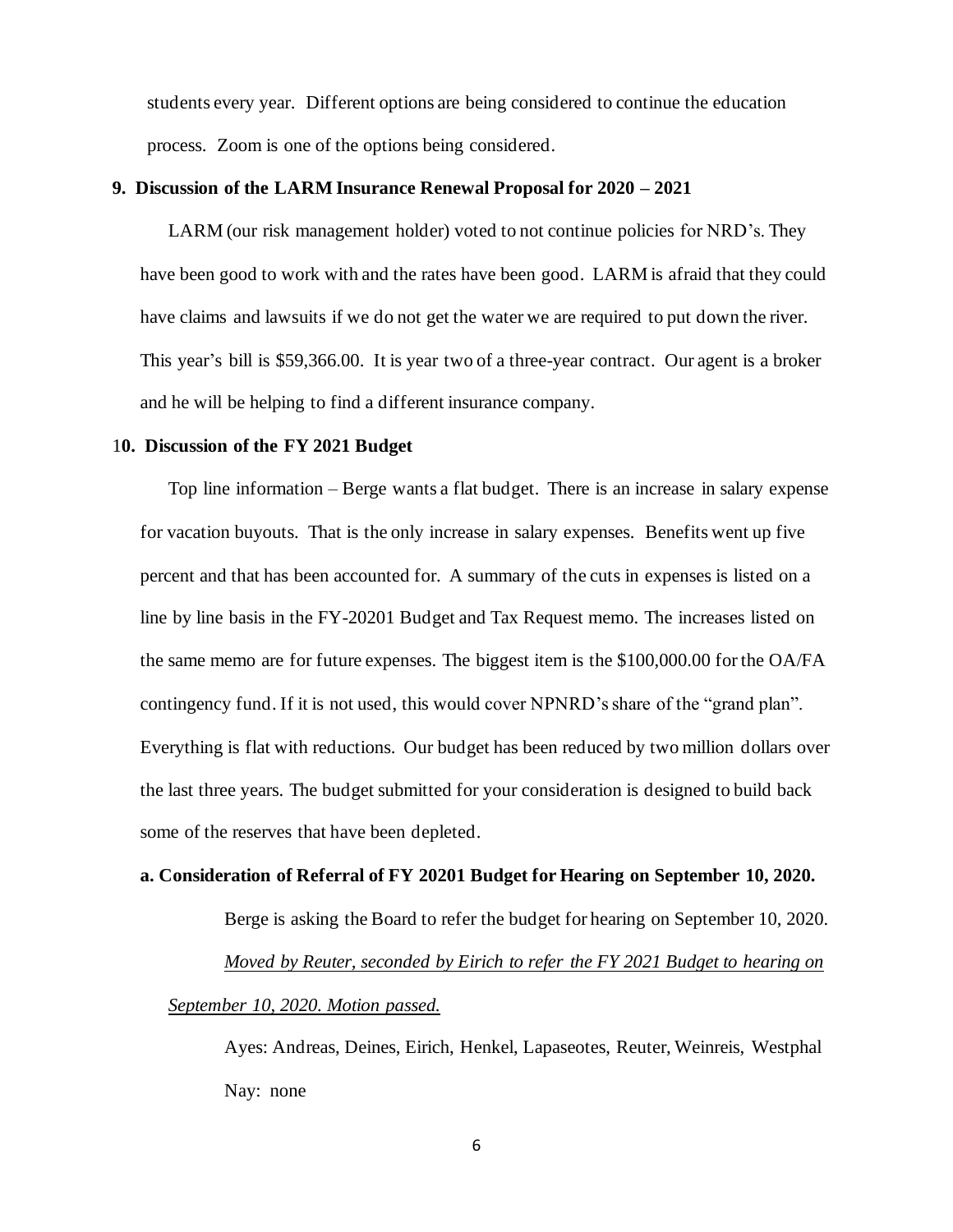Abstain: none

Absent: Darnall

# **b. Consideration of Referral of FY 2021 Tax Request for Hearing on September 10, 2020.**

*Moved by Eirich, seconded by Reuter to refer the FY 2021 Tax Request for hearing on September 10, 2020. Motion passed.*

Ayes: Andreas, Deines, Eirich, Henkel, Lapaseotes, Reuter, Weinreis, Westphal Nay: none Abstain: none

Absent: Darnall

# **11. Consideration of Referral of Ash Creek Question to the Water Resources Committee for Review.**

When the rules were amended a year ago, the potential of moving the FA into an OA within the regulations existed. Ash Creek is in an area NE of Lewellen and is a small spring fed creek. There are fourteen circles that pump near it in the FA area. Several people rely on Ash Creek for watering their cattle. Circles that are not under regulation are using the water and drying the creek up. There are no monitoring wells in that area, but we know that the stream flow has decreased. Does the board want to refer this problem back to the Water Resources Committee? There are areas that are not under allocation that are causing problems. This is the lowest the stream has ever been.,

> *Moved by Henkel, seconded by Weinreis to refer the Ash Creek issue to the Water Resources Committee for research and recommendations to the full board. Motion passed.*

Ayes: Andreas, Deines, Eirich, Henkel, Lapaseotes, Reuter, Weinreis, Westphal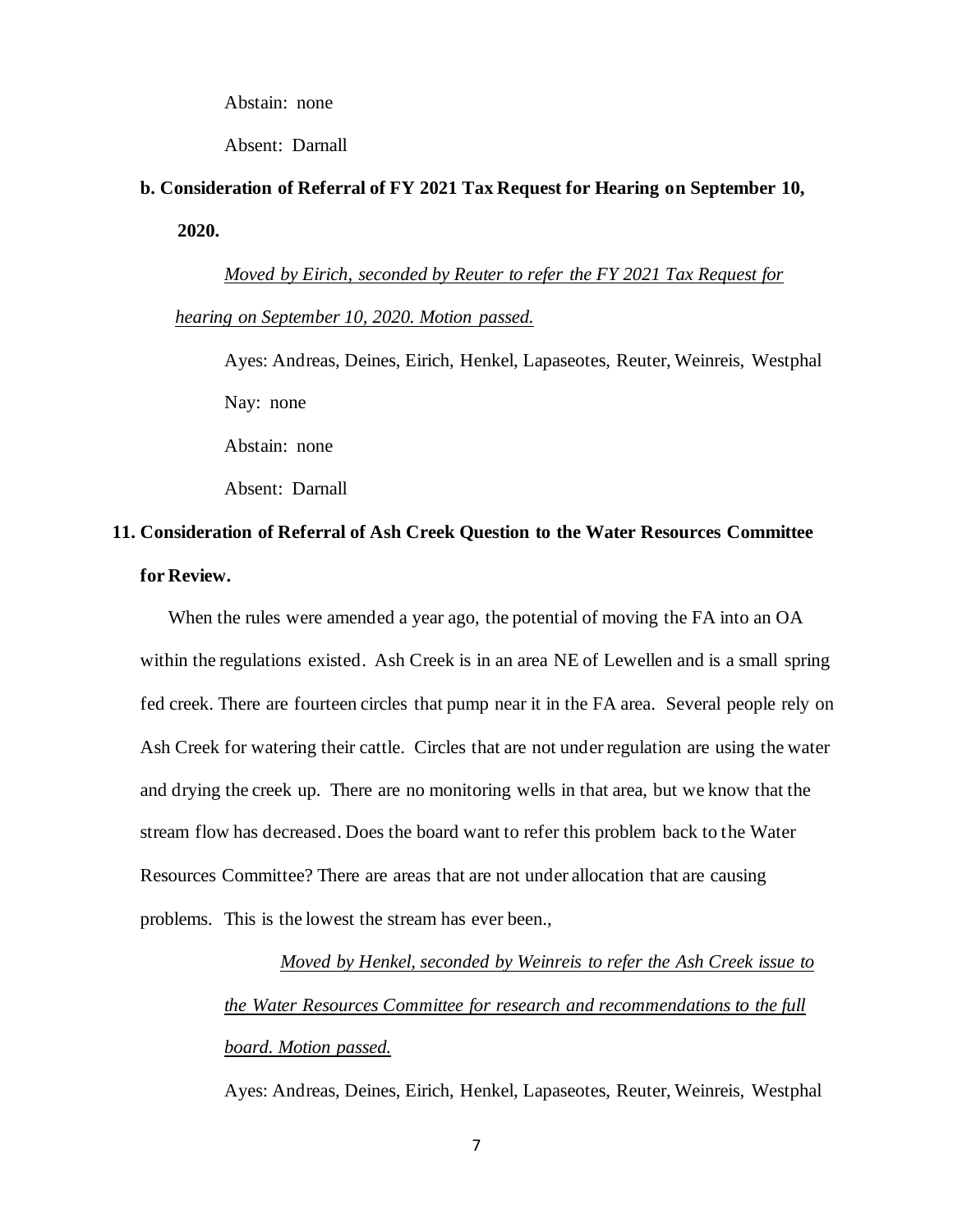Nay: none

Abstain: none

Absent: Darnall

#### **12. Consideration of Board Policy Changes**

### **a. Consideration of Board Absenteeism Policy**

Andreas indicated that there is no policy in our manual that govern the board for absenteeism. He indicated that a roll call will be taken to determine if a member who is absent is excused from the meeting. There have been problems with committee meetings where times and dates have been checked with members and a quorum does not attend the meeting. Action cannot be taken at Budget Committee meetings without a quorum. Board meetings are regularly scheduled for the second Tuesday of the month and there are times we are very close to not having a quorum of members present. There are issues that need to be addressed in committee before they are brought before the full board. Possibly, evening meetings for committees could be a better option. The NPNRD board of directors' handbook does not have a written policy for absenteeism. State law gives guidance for absenteeism and Andreas recommends adopting the policy to bring us into compliance with state law.

*Moved by Reuter, seconded by Henkel to put the state policy for board of directors absenteeism into effect for NPNRD board policy and to require the Board to determine whether to excuse any absence by motion made and passed after Board member roll call, to properly record attendance of members in the minutes of committee meetings, hearings, special board meetings and regular board meetings. Motion passed.*

> Ayes: Andreas, Deines, Eirich, Henkel, Lapaseotes, Reuter, Weinreis, Westphal Nay: none